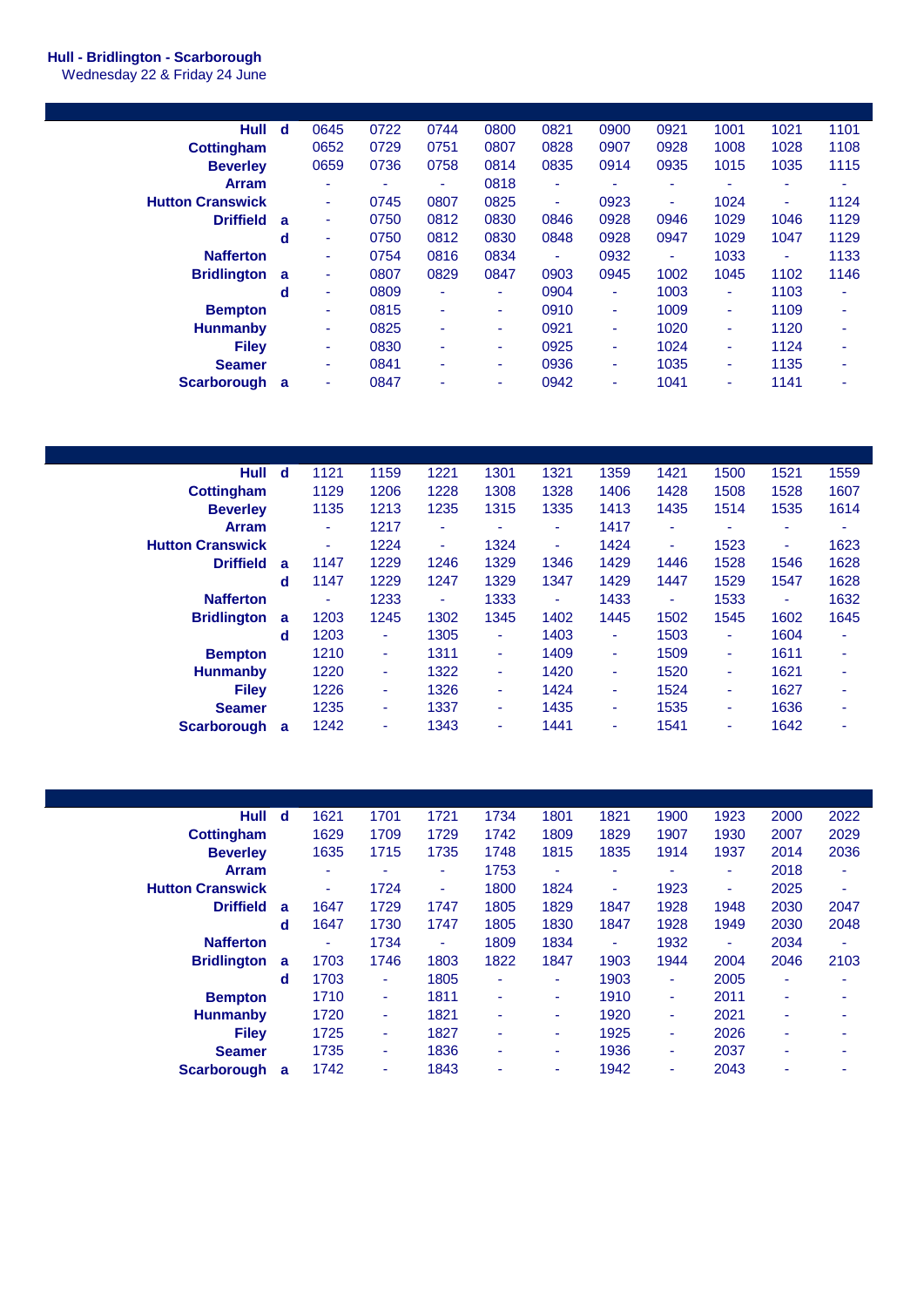| Hull                    | d | 2100 | 2216 | 2316 |
|-------------------------|---|------|------|------|
| <b>Cottingham</b>       |   | 2107 | 2223 | 2323 |
| <b>Beverley</b>         |   | 2114 | 2230 | 2330 |
| <b>Arram</b>            |   |      |      |      |
| <b>Hutton Cranswick</b> |   | 2123 | 2239 |      |
| <b>Driffield</b>        | a | 2128 | 2244 |      |
|                         | d | 2128 | 2244 |      |
| <b>Nafferton</b>        |   | 2132 | 2248 |      |
| <b>Bridlington</b>      | a | 2144 | 2301 |      |
|                         | d |      |      |      |
| <b>Bempton</b>          |   |      |      |      |
| <b>Hunmanby</b>         |   |      |      |      |
| <b>Filey</b>            |   |      |      |      |
| <b>Seamer</b>           |   |      |      |      |
| <b>Scarborough</b>      | a |      |      |      |
|                         |   |      |      |      |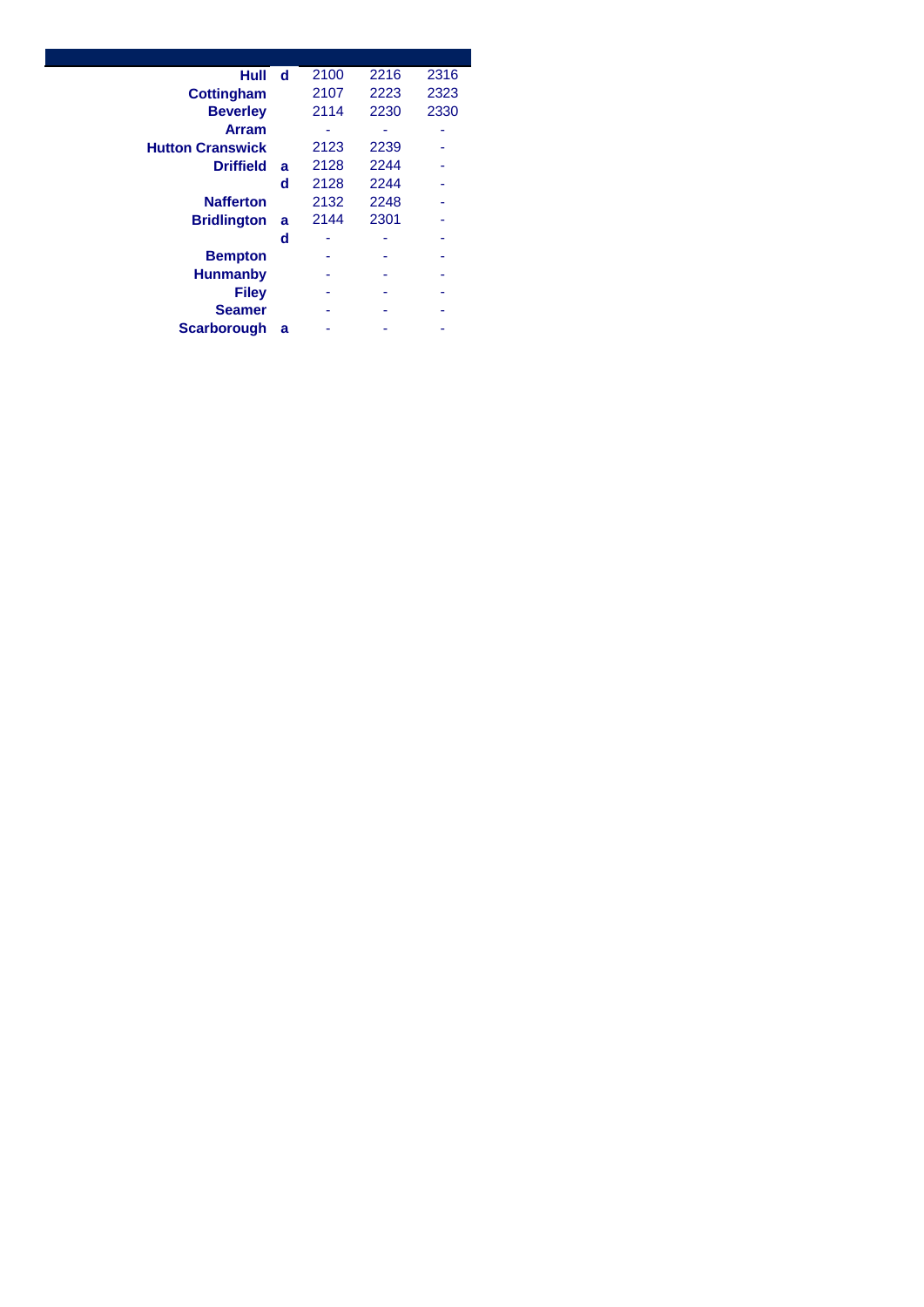## **Scarborough - Bridlington - Hull**

Wednesday 22 & Friday 24 June

|                         |   | S    |      | <sub>S</sub> | Y    | ls.                      | Y    | S.   | Y                        | <sub>S</sub> | Y    |
|-------------------------|---|------|------|--------------|------|--------------------------|------|------|--------------------------|--------------|------|
| Scarborough d           |   |      | ۰    | 0901         |      | 1002                     | ٠    | 1102 | $\blacksquare$           | 1201         | ۰    |
| <b>Seamer</b>           |   | ۰    | ۰    | 0906         | ۰    | 1007                     | ۰    | 1107 | ٠                        | 1206         | ۰    |
| <b>Filev</b>            |   | ٠    | ۰    | 0916         | ۰    | 1017                     | ۰    | 1117 | ٠                        | 1217         |      |
| <b>Hunmanby</b>         |   | ٠    | ۰    | 0922         | ٠    | 1022                     | ٠    | 1122 | $\blacksquare$           | 1222         |      |
| <b>Bempton</b>          |   |      | ٠    | 0931         | ٠    | 1031                     | ٠    | 1131 | ۰                        | 1231         |      |
| <b>Bridlington</b>      | a |      | ٠    | 0940         | ۰    | 1040                     | ٠    | 1140 | ٠                        | 1240         | ۰    |
|                         | d | 0839 | 0910 | 0940         | 1000 | 1040                     | 1100 | 1140 | 1200                     | 1240         | 1256 |
| <b>Nafferton</b>        |   | ٠    | ۰    | ٠            | 1011 | ٠                        | 1111 | ٠    | 1211                     | ٠            | 1307 |
| <b>Driffield</b>        | a | 0852 | 0923 | 0953         | 1015 | 1053                     | 1115 | 1153 | 1215                     | 1253         | 1311 |
|                         | d | 0852 | 0924 | 0953         | 1015 | 1054                     | 1115 | 1154 | 1215                     | 1254         | 1311 |
| <b>Hutton Cranswick</b> |   | ۰    | ۰    | ۰            | 1020 | ۰                        | 1120 | ٠    | 1220                     | ۰            | 1316 |
| <b>Arram</b>            |   | ٠    | ۰    | ۰            | ۰    | $\overline{\phantom{a}}$ | ۰    | ۰    | $\overline{\phantom{a}}$ | ٠            | 1323 |
| <b>Beverley</b>         |   | 0905 | 0936 | 1006         | 1030 | 1106                     | 1130 | 1206 | 1230                     | 1306         | 1328 |
| <b>Cottingham</b>       |   | 0911 | 0943 | 1012         | 1036 | 1112                     | 1136 | 1212 | 1236                     | 1312         | 1334 |
| Hull                    | a | 0920 | 0952 | 1021         | 1045 | 1121                     | 1145 | 1221 | 1245                     | 1321         | 1343 |
|                         |   |      |      |              |      |                          |      |      |                          |              |      |

|                         |   | S.   | Y    | S.   | Y                        | S    | Y              | <sub>S</sub> | Υ    | <sub>S</sub>   | Y.   |
|-------------------------|---|------|------|------|--------------------------|------|----------------|--------------|------|----------------|------|
| Scarborough d           |   | 1302 | ٠    | 1402 | ٠                        | 1502 | ٠              | 1600         | ٠    | 1702           | ۰    |
| <b>Seamer</b>           |   | 1307 | ۰.   | 1407 | ٠                        | 1507 | ٠              | 1605         | ٠    | 1707           | ۰    |
| <b>Filey</b>            |   | 1317 | ٠    | 1417 | ٠                        | 1517 | $\blacksquare$ | 1616         | ۰    | 1717           | ۰    |
| <b>Hunmanby</b>         |   | 1322 | ٠    | 1422 | ٠                        | 1522 | ٠              | 1621         | ٠    | 1722           | ۰    |
| <b>Bempton</b>          |   | 1331 | ٠    | 1431 | $\blacksquare$           | 1531 | ٠              | 1630         | ٠    | 1732           | ٠    |
| <b>Bridlington</b>      | a | 1340 | ٠    | 1440 | $\overline{\phantom{0}}$ | 1540 | ٠              | 1639         | ٠    | 1740           | ٠    |
|                         | d | 1340 | 1400 | 1440 | 1500                     | 1540 | 1600           | 1639         | 1700 | 1741           | 1800 |
| <b>Nafferton</b>        |   | ٠    | 1411 | ٠    | 1511                     | ٠    | 1611           | ٠            | 1711 | ٠              | 1811 |
| <b>Driffield</b>        | a | 1353 | 1415 | 1453 | 1515                     | 1553 | 1615           | 1652         | 1715 | 1754           | 1815 |
|                         | d | 1354 | 1415 | 1454 | 1515                     | 1554 | 1615           | 1653         | 1715 | 1754           | 1815 |
| <b>Hutton Cranswick</b> |   | ٠    | 1420 | ٠    | 1520                     | ٠    | 1620           | ٠            | 1720 | $\blacksquare$ | 1820 |
| Arram                   |   | ۰    | ۰    | ۰    | $\overline{\phantom{a}}$ | ۰    | ۰              | ۰            | 1727 | ٠              | 1827 |
| <b>Beverley</b>         |   | 1406 | 1430 | 1506 | 1530                     | 1606 | 1630           | 1705         | 1732 | 1807           | 1832 |
| <b>Cottingham</b>       |   | 1412 | 1436 | 1512 | 1536                     | 1612 | 1636           | 1711         | 1738 | 1813           | 1838 |
| Hull                    | a | 1421 | 1445 | 1521 | 1545                     | 1620 | 1645           | 1720         | 1747 | 1822           | 1846 |

|                         |   |                | S.   | Y              | <sub>S</sub> | Y                        | S.             | Y    |      |                          |      |
|-------------------------|---|----------------|------|----------------|--------------|--------------------------|----------------|------|------|--------------------------|------|
| Scarborough d           |   | ٠              | 1801 | ٠              | 1900         | ۰                        | 2000           |      | ۰    | 2118                     | ۰    |
| <b>Seamer</b>           |   | ٠              | 1806 | ٠              | 1905         | ٠                        | 2005           | ۰    | ٠    | 2123                     | ۰    |
| <b>Filev</b>            |   | ٠              | 1817 | ٠              | 1915         | ٠                        | 2017           | ۰    | ۰    | 2133                     | ۰    |
| <b>Hunmanby</b>         |   | ٠              | 1822 | $\blacksquare$ | 1920         | ٠                        | 2022           | ۰    | ٠    | 2137                     | ۰    |
| <b>Bempton</b>          |   | ٠              | 1831 | $\blacksquare$ | 1929         | ٠                        | 2031           | ۰    | ٠    | 2147                     | ۰    |
| <b>Bridlington</b>      | a | ٠              | 1840 | ٠              | 1938         | ٠                        | 2040           |      | ۰    | 2155                     | ۰    |
|                         | d | 1825           | 1840 | 1900           | 1938         | 2000                     | 2040           | 2058 | 2137 | 2156                     | 2233 |
| <b>Nafferton</b>        |   | ٠              | 1851 | 1911           | ٠            | 2011                     | ٠              | 2109 | 2148 | 2207                     | 2244 |
| <b>Driffield</b>        | a | 1838           | 1855 | 1915           | 1951         | 2015                     | 2053           | 2113 | 2152 | 2211                     | 2248 |
|                         | d | 1838           | 1856 | 1915           | 1951         | 2015                     | 2054           | 2113 | 2153 | 2211                     | 2249 |
| <b>Hutton Cranswick</b> |   | 1843           | ٠    | 1920           | ٠            | 2020                     | $\blacksquare$ | 2118 | 2158 | 2216                     | 2254 |
| <b>Arram</b>            |   | $\blacksquare$ | ۰    | ٠              | ۰            | $\overline{\phantom{a}}$ | ۰              | ۰    | ۰    | $\overline{\phantom{a}}$ | ۰    |
| <b>Beverley</b>         |   | 1853           | 1908 | 1930           | 2004         | 2030                     | 2106           | 2128 | 2208 | 2226                     | 2304 |
| <b>Cottingham</b>       |   | 1859           | 1914 | 1936           | 2010         | 2036                     | 2112           | 2134 | 2214 | 2232                     | 2310 |
| Hull                    | a | 1908           | 1923 | 1945           | 2020         | 2044                     | 2121           | 2143 | 2223 | 2241                     | 2321 |